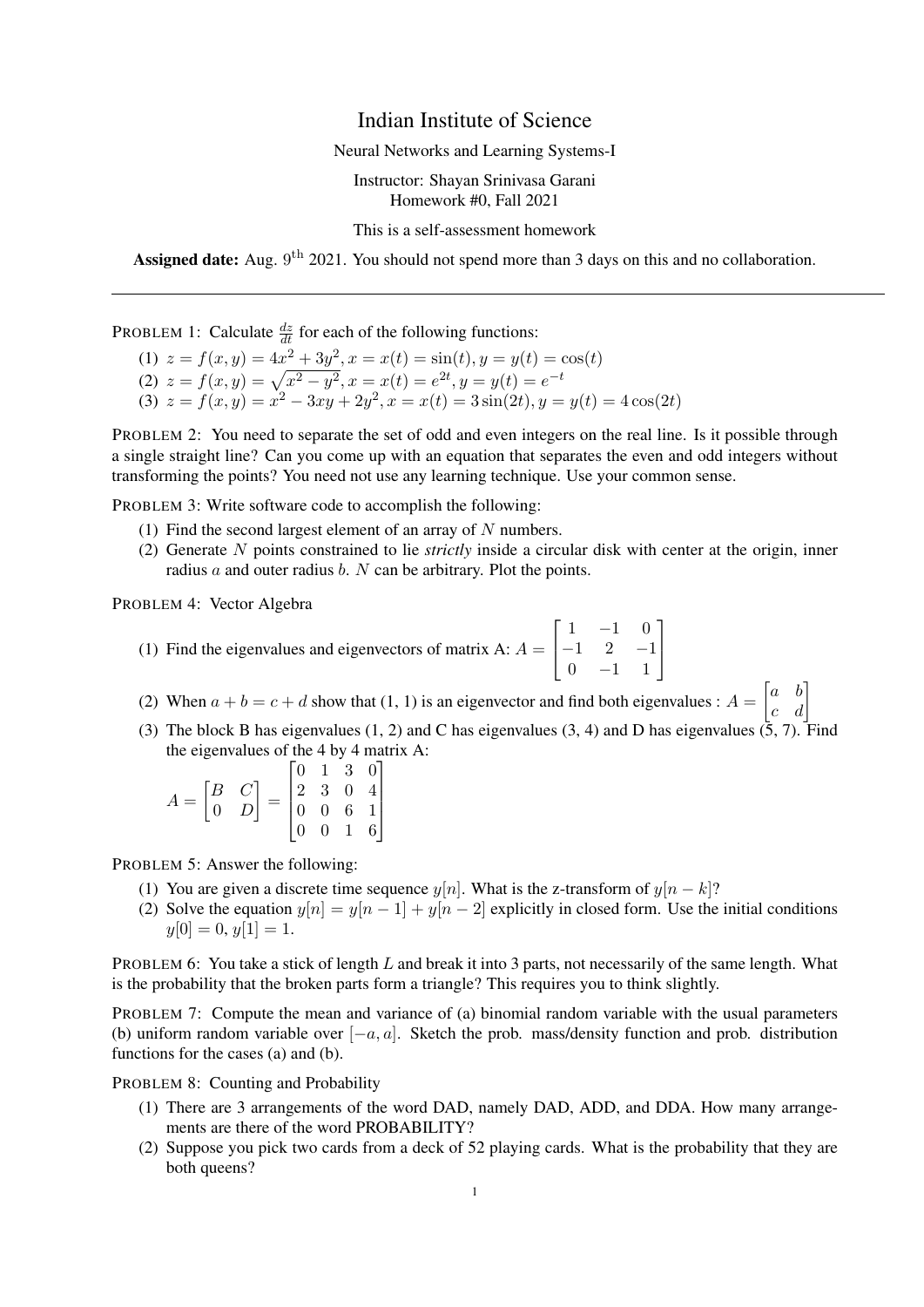- (3) Let C and D be two events with  $P(C) = 0.25$ ,  $P(D) = 0.45$ , and  $P(C \cap D) = 0.1$ . What is  $P(C^c \cap D)$ ?
- (4) Suppose you want to divide a 52 card deck into four hands with 13 cards each. What is the probability that each hand has a king?

PROBLEM 9: It is your turn to cook a 5 course vegetarian meal for a set of 4 people in your home in 1 hour using 4 stoves within the shortest possible time and minimization of gas/electricity and rush to your office meeting. The menu includes 2 chapatis/person, curry, rice, sambar and chutney. As an engineer/scientist, come up with an algorithm to efficiently accomplish this so that you are not late to attend the meeting, requiring your presence. You can assume that all the ingredients and cutlery/appliances are available to you, and there are no *automated* chapati/chutney/sambar makers. Assume that you know how to make chapatis, curry, chutney and sambar. You are also not allowed to delegate your work to anyone. If unfamiliar with cooking, you can ask your folks at home how to cook during the lock down period. What concepts in computing did you use?